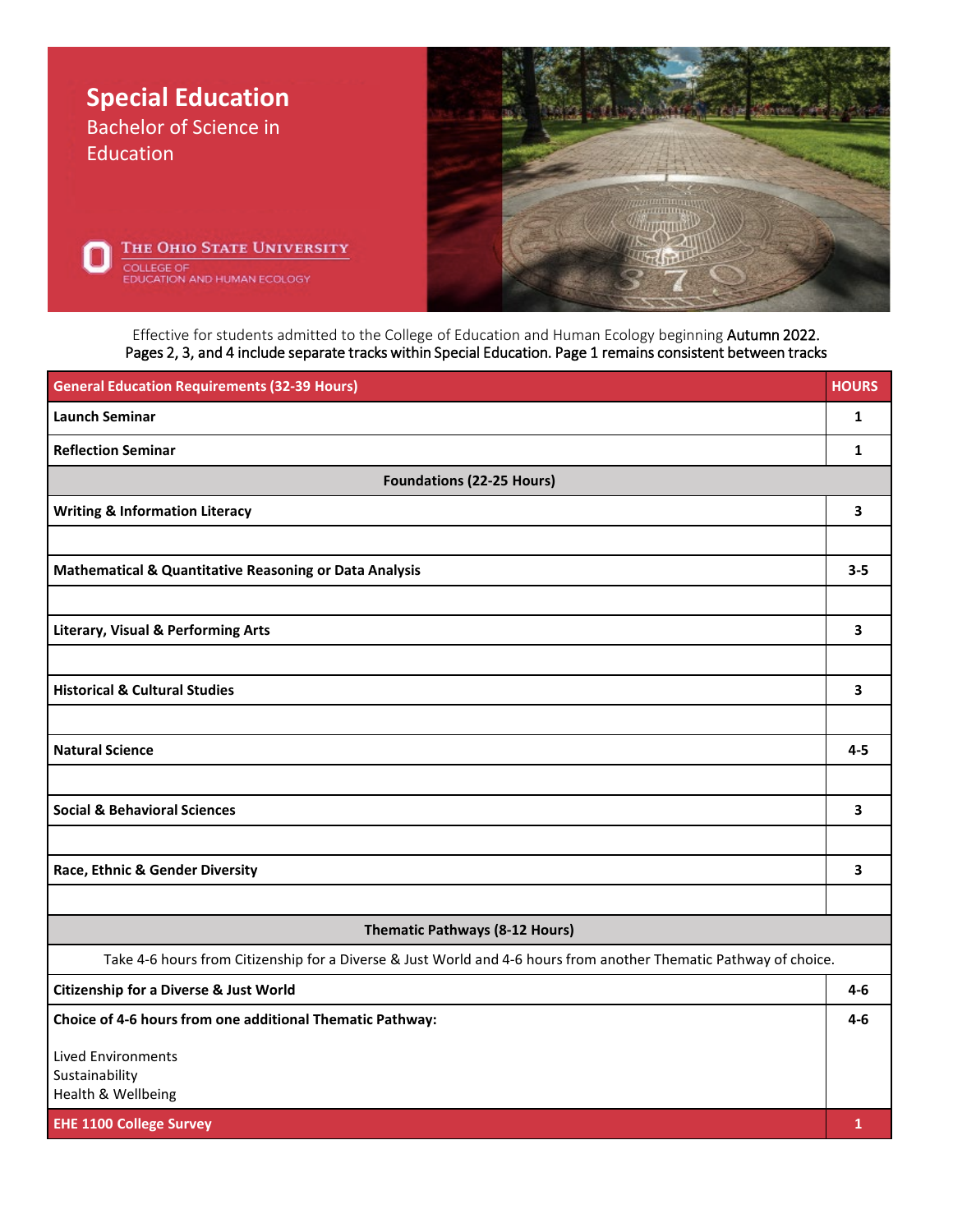## **Special Education: Early Childhood Intervention Specialist**

| <b>Pre-Major Requirements (26 Hours)</b>                                                                                                                                                                                          | <b>HOURS</b> |  |  |  |  |
|-----------------------------------------------------------------------------------------------------------------------------------------------------------------------------------------------------------------------------------|--------------|--|--|--|--|
| MUSIC 3373 Music for Special Education Teachers                                                                                                                                                                                   | 2            |  |  |  |  |
| ESPHE 3410 Philosophy of Education (can overlap with GE Historical & Cultural Studies), or ESPHE 3206 School & Society<br>(can overlap with GE Race, Ethnic, & Gender Diversity), or ESPHE 4280 History of Modern Education       |              |  |  |  |  |
| PSYCH 1100 Introduction to Psychology (can overlap with GE Social & Behavioral Sciences)                                                                                                                                          |              |  |  |  |  |
| HDFS 2410 Child Development                                                                                                                                                                                                       | 3            |  |  |  |  |
| EDUCST 2189S First Education Experience Program (FEEP)<br>(B- grade or higher required)                                                                                                                                           |              |  |  |  |  |
| MATH 1125 Math for Elementary Teachers I, or<br>MATH 1135 Number & Operations for Teachers                                                                                                                                        |              |  |  |  |  |
| MATH 1126 Math for Elementary Teachers II, or<br>MATH 1136 Measurement & Geometry for Teachers<br>(Choose 1126 after MATH 1125. Choose 1136 after MATH 1135)                                                                      | 5            |  |  |  |  |
| <b>Major Requirements (51 Hours)</b>                                                                                                                                                                                              | <b>HOURS</b> |  |  |  |  |
| 2.75 cumulative GPA required at time of graduation in order to be recommended for state of Ohio teaching licensure.<br>Must take licensure exams by the start of student teaching.<br>B- grade or higher required in each course. |              |  |  |  |  |
| ESSPED 2251 Introduction to the Special Education Profession                                                                                                                                                                      | 3            |  |  |  |  |
| ESSPED 5722 Language & Communication Development for Children with Mild to Intensive Disabilities                                                                                                                                 | 3            |  |  |  |  |
| ESSPED 5742 Applied Behavior Analysis for Teachers                                                                                                                                                                                | 3            |  |  |  |  |
| ESSPED 5750 Classroom & Behavior Management for Students with Disabilities                                                                                                                                                        |              |  |  |  |  |
| ESSPED 5760 Educational Assessment in Early Childhood Special Education                                                                                                                                                           |              |  |  |  |  |
| ESSPED 5769 Delivering Effective Services to Enhance the Inclusion of Students with Special Needs                                                                                                                                 |              |  |  |  |  |
| <b>EDUTL 5468 Reading Foundations</b>                                                                                                                                                                                             |              |  |  |  |  |
| EDUTL 5469 Language & Word Study for All Learners                                                                                                                                                                                 | 3            |  |  |  |  |
| ESSPED 5738 Reading Instruction for Children with Disabilities or Severe Reading Deficits                                                                                                                                         | 3            |  |  |  |  |
| ESSPED 5761 Educational Intervention for Young Children with Disabilities                                                                                                                                                         | 3            |  |  |  |  |
| ESSPED 5734 Methods of Instruction for Elementary Children with Mild/Moderate Disabilities                                                                                                                                        | 3            |  |  |  |  |
| ESSPED 3189 Field Experience in Special Education (with ESSPED 5734, 5761, 5738)                                                                                                                                                  | $2+2+2$      |  |  |  |  |
| ESSPED 4191.01 Student Teaching in Special Education: Early Childhood                                                                                                                                                             | 12           |  |  |  |  |
| <b>Total Hours: 104-117</b><br>Free Electives to reach 120 Hours: 3-16                                                                                                                                                            |              |  |  |  |  |

Total Hours range is based on requirement course choices and/or the number of credits that overlap between requirement areas. Students are encouraged to overlap as many credits as possible.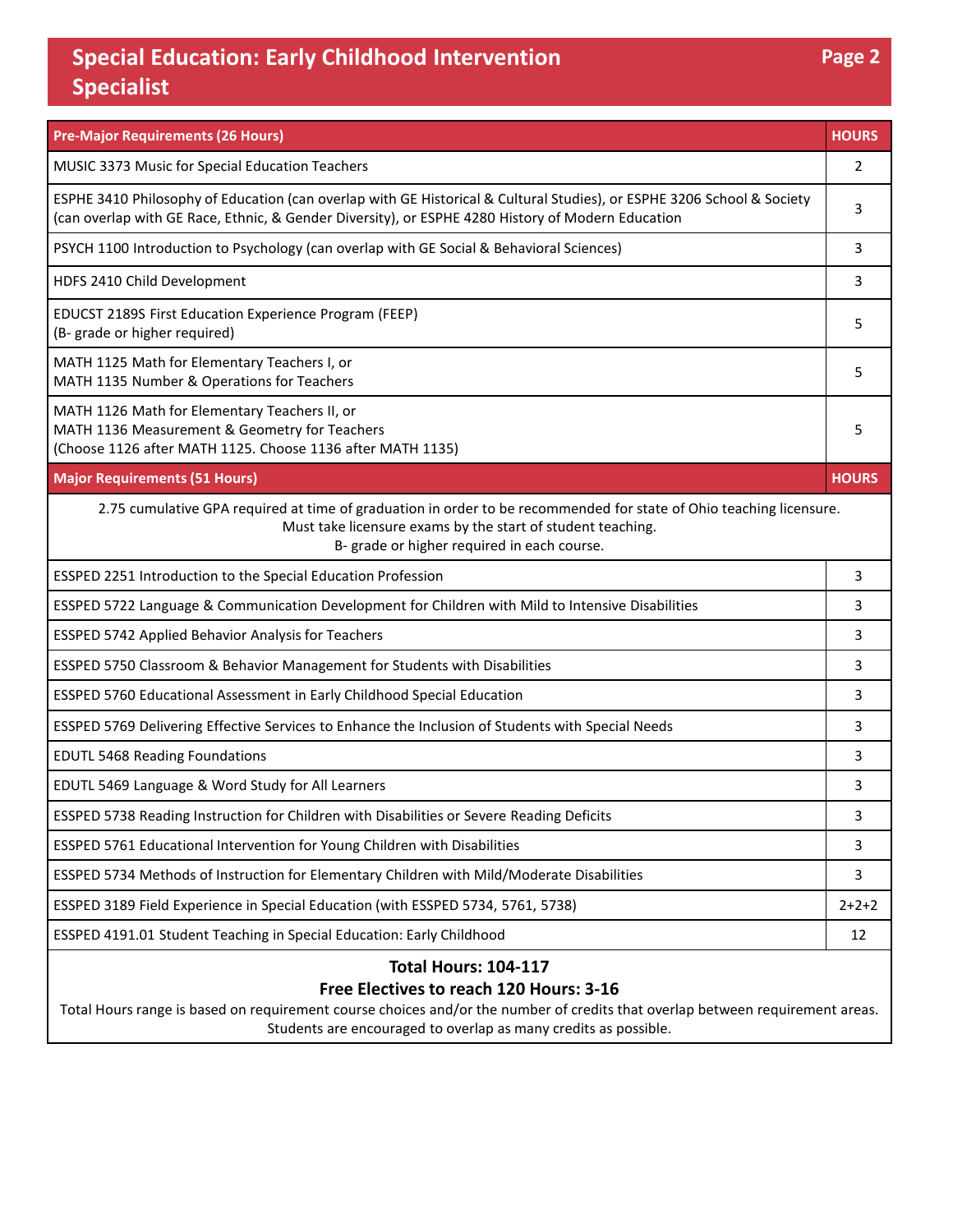## **Special Education: Mild to Moderate Intervention Specialist**

| <b>Pre-Major Requirements (26 Hours)</b>                                                                                                                                                                                          | <b>HOURS</b> |  |  |  |  |
|-----------------------------------------------------------------------------------------------------------------------------------------------------------------------------------------------------------------------------------|--------------|--|--|--|--|
| MUSIC 3373 Music for Special Education Teachers                                                                                                                                                                                   | 2            |  |  |  |  |
| ESPHE 3410 Philosophy of Education (can overlap with GE Historical & Cultural Studies), or ESPHE 3206 School &<br>Society (can overlap with GE Race, Ethnic, & Gender Diversity), or ESPHE 4280 History of Modern Education       |              |  |  |  |  |
| PSYCH 1100 Introduction to Psychology (can overlap with GE Social & Behavioral Sciences)                                                                                                                                          | 3            |  |  |  |  |
| HDFS 2410 Child Development                                                                                                                                                                                                       | 3            |  |  |  |  |
| EDUCST 2189S First Education Experience Program (FEEP)<br>(B- grade or higher required)                                                                                                                                           |              |  |  |  |  |
| MATH 1125 Math for Elementary Teachers I, or<br>MATH 1135 Number & Operations for Teachers                                                                                                                                        |              |  |  |  |  |
| MATH 1126 Math for Elementary Teachers II, or<br>MATH 1136 Measurement & Geometry for Teachers<br>(Choose 1126 after MATH 1125. Choose 1136 after MATH 1135)                                                                      | 5            |  |  |  |  |
| <b>Major Requirements (54 Hours)</b>                                                                                                                                                                                              | <b>HOURS</b> |  |  |  |  |
| 2.75 cumulative GPA required at time of graduation in order to be recommended for state of Ohio teaching licensure.<br>Must take licensure exams by the start of student teaching.<br>B- grade or higher required in each course. |              |  |  |  |  |
| ESSPED 2251 Introduction to the Special Education Profession                                                                                                                                                                      | 3            |  |  |  |  |
| ESSPED 5722 Language & Communication Development for Children with Mild to Intensive Disabilities                                                                                                                                 | 3            |  |  |  |  |
| ESSPED 5742 Applied Behavior Analysis for Teachers                                                                                                                                                                                | 3            |  |  |  |  |
| ESSPED 5743 Educational Assessment of Students with Mild/Moderate Disabilities                                                                                                                                                    |              |  |  |  |  |
| ESSPED 5750 Classroom & Behavior Management for Students with Disabilities                                                                                                                                                        |              |  |  |  |  |
| ESSPED 5769 Delivering Effective Services to Enhance the Inclusion of Students with Special Needs                                                                                                                                 |              |  |  |  |  |
| <b>EDUTL 5468 Reading Foundations</b>                                                                                                                                                                                             | 3            |  |  |  |  |
| EDUTL 5469 Language & Word Study for All Learners                                                                                                                                                                                 | 3            |  |  |  |  |
| EDUTL 5225 Diverse Literature & Comprehension - Elementary-Middle Education                                                                                                                                                       |              |  |  |  |  |
| ESSPED 5738 Reading Instruction for Children with Disabilities or Severe Reading Deficits                                                                                                                                         | 3            |  |  |  |  |
| ESSPED 5734 Methods of Instruction for Elementary Children with Mild/Moderate Disabilities                                                                                                                                        | 3            |  |  |  |  |
| ESSPED 3189 Field Experience in Special Education (with ESSPED 5734, 5735, 5738)                                                                                                                                                  | $2 + 2 + 2$  |  |  |  |  |
| ESSPED 5735 Methods of Instruction for Secondary Students with Mild/Moderate Disabilities                                                                                                                                         | 3            |  |  |  |  |
| ESSPED 4191.02 Student Teaching in Special Education: Mild/Moderate                                                                                                                                                               | 12           |  |  |  |  |
| <b>Total Hours: 107-119</b><br>Free Electives to reach 120 Hours: 1-13<br>Total Hours range is based on requirement course choices and/or the number of credits that overlap between requirement areas.                           |              |  |  |  |  |

Students are encouraged to overlap as many credits as possible.